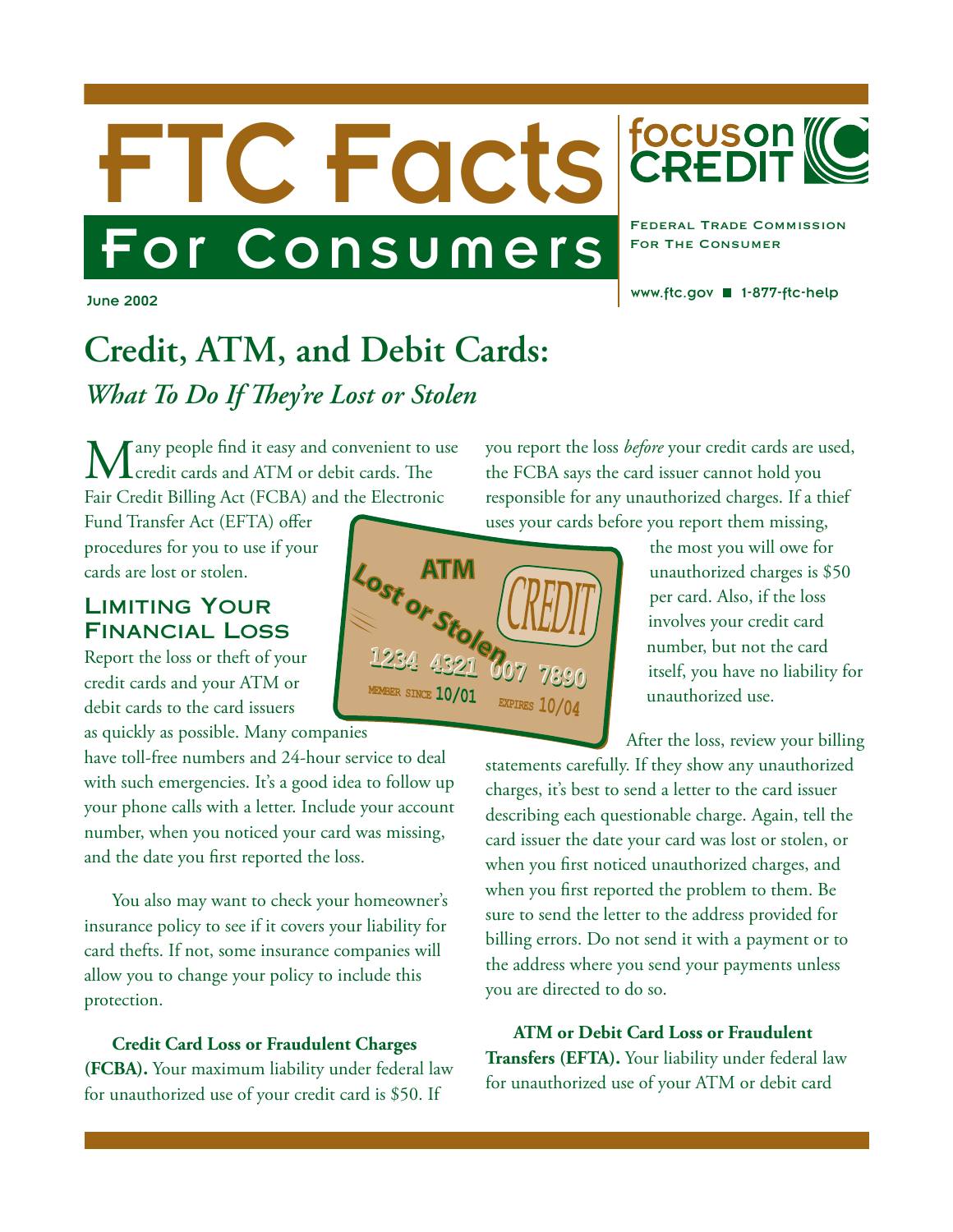depends on how quickly you report the loss. If you report an ATM or debit card missing before it's used without your permission, the EFTA says the card issuer cannot hold you responsible for any unauthorized transfers. If unauthorized use occurs before you report it, your liability under federal law

depends on how quickly you report the loss.

For example, if you report the loss within two business days after you realize your card is missing, you will not be responsible for more than \$50 for unauthorized use.

However, if you don't report the loss within two business days after you discover the loss, you could lose up to \$500 because of an unauthorized transfer. You also risk *unlimited* loss if you fail to report an unauthorized transfer within 60 days after your bank statement containing unauthorized use is mailed to you. That means you could lose all the money in your bank account and the unused portion of your line of credit established for overdrafts. However, for unauthorized transfers involving only your debit card number (not the loss of the card), you are liable only for transfers that occur after 60 days following the mailing of your bank statement containing the unauthorized use and before you report the loss.

If unauthorized transfers show up on your bank statement, report them to the card issuer as quickly as possible. Once you've reported the loss of your ATM or debit card, you cannot be held liable for additional unauthorized transfers that occur after that time.

Protecting Your Cards

The best protections against card fraud are to know where your cards are at all times and to keep them secure. For protection of ATM and debit cards that involve a Personal Identification Number (PIN), keep your PIN a secret. Don't use your address,

*The best protections against card fraud are to know where your cards are at all times and to keep them secure.*

birthdate, phone or Social Security number as the PIN and do memorize the number.

The following suggestions may help you protect your credit card and your ATM or debit card accounts.

# For Credit and ATM or DEBIT CARDS:

- Be cautious about disclosing your account number over the phone unless you know you're dealing with a reputable company.
- Never put your account number on the outside of an envelope or on a postcard.
- Draw a line through blank spaces on charge or debit slips above the total so the amount cannot be changed.
- Don't sign a blank charge or debit slip.
- Tear up carbons and save your receipts to check against your monthly statements.
- Cut up old cards cutting through the account number — before disposing of them.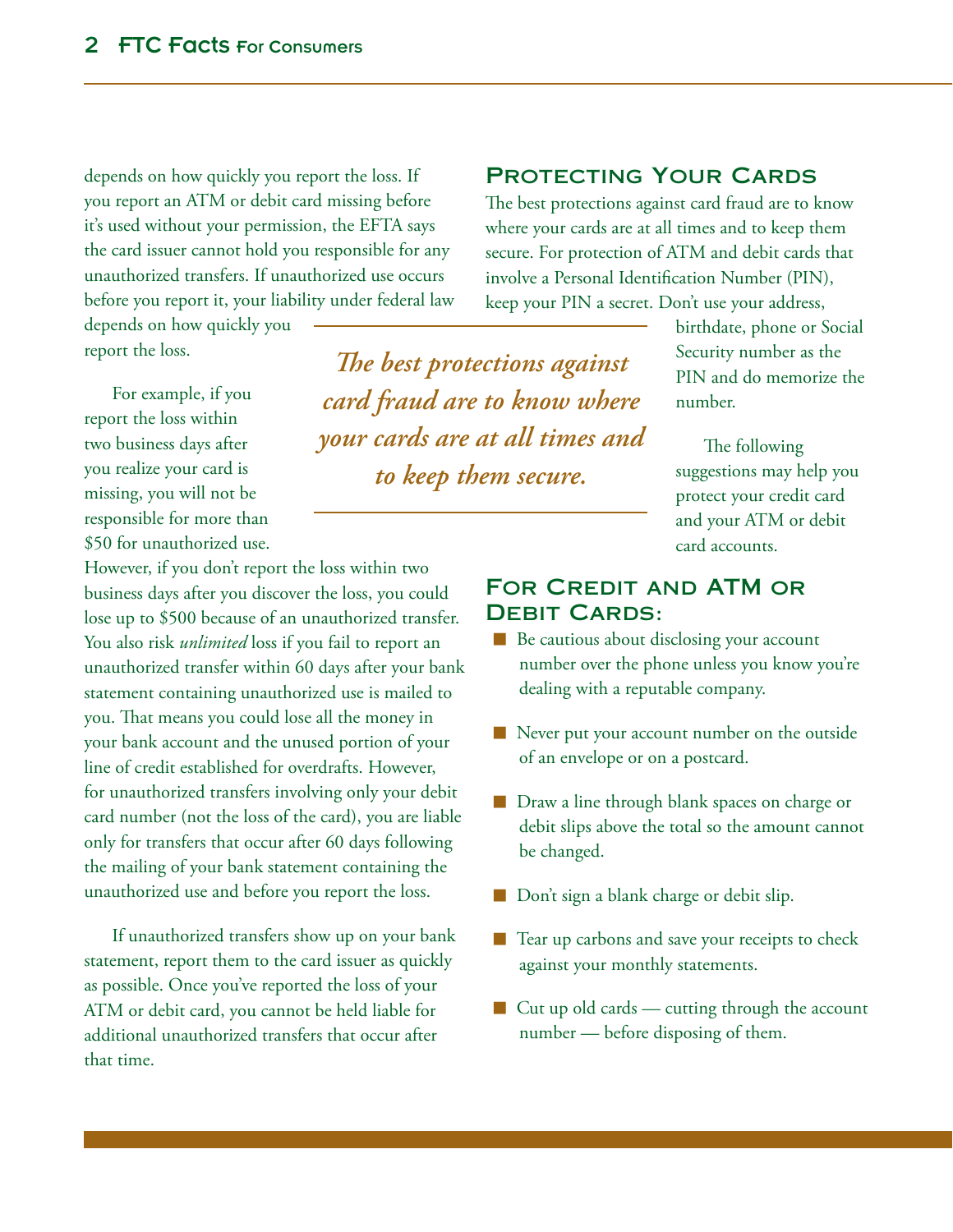- Open monthly statements promptly and compare them with your receipts. Report mistakes or discrepancies as soon as possible to the special address listed on your statement for inquiries. Under the FCBA (credit cards) and the EFTA (ATM or debit cards), the card issuer must investigate errors reported to them within 60 days of the date your statement was mailed to you.
- Keep a record in a safe place separate from your cards — of your account numbers,
	- expiration dates, and the telephone numbers of each card issuer so you can report a loss quickly.
- Carry only those cards that you anticipate you'll need.

## For ATM or Debit Cards:

- Don't carry your PIN in your wallet or purse or write it on your ATM or debit card.
- Never write your PIN on the outside of a deposit slip, an envelope, or other papers that could be easily lost or seen.
- Carefully check ATM or debit card transactions before you enter the PIN or before you sign the receipt; the funds for this item will be fairly quickly transferred out of your checking or other deposit account.
- Periodically check your account activity. This is particularly important if you bank online. Compare the current balance and recent

withdrawals or transfers to those you've recorded, including your current ATM and debit card withdrawals and purchases and your recent checks. If you notice transactions you didn't make, or if your balance has dropped suddenly without activity by you, immediately report the problem to your card issuer. Someone may have co-opted your account information to commit fraud.

#### Buying a Registration **SERVICE**

*Periodically check your* 

*account activity. This is* 

*particularly important if you* 

For an annual fee, companies will notify the issuers of your credit card and your ATM or debit card accounts if your card is lost or stolen. This service allows you to make only one phone call to report all card losses rather than calling individual issuers.

*bank online.*

Most services also will request replacement cards on your behalf.

Purchasing a card registration service may be convenient, but it's not required. The FCBA and the EFTA give you the right to contact your card issuers directly in the event of a loss or suspected unauthorized use.

If you decide to buy a registration service, compare offers. Carefully read the contract to determine the company's obligations and your liability. For example, will the company reimburse you if it fails to notify card issuers promptly once you've called in the loss to the service? If not, you could be liable for unauthorized charges or transfers.